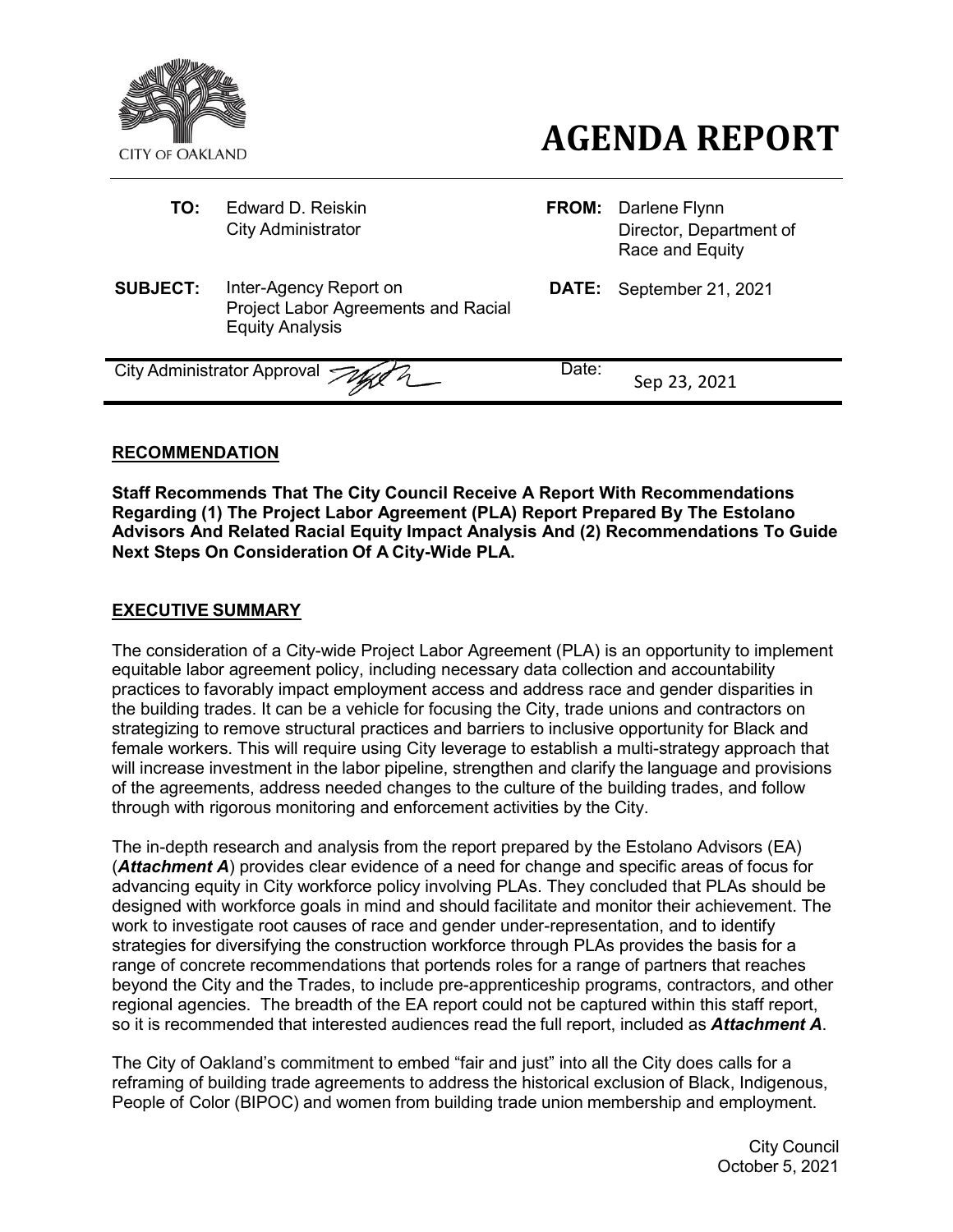It will require a completely redesigned approach that assigns shared responsibilities to begin to reverse over one hundred years of exclusionary history and its impacts.

# **BACKGROUND / LEGISLATIVE HISTORY**

On August 17, 2018, the City Council passed Resolution No. 87293 C.M.S. calling for an equity impact analysis and public process to advise the creation of a general PLA for the City of Oakland. Working together the Office of Contract Compliance [Workplace and Employment Standards] and the Department of Race and Equity conducted multiple community sessions on the topic. The report from these sessions was completed in September 2019 by Junius Williams Consulting and is included here **(***Attachment B)*. Participants in this process raised a range of concerns that touched on needs for pre-apprenticeship program funding, access to entry into trade apprenticeship programs and that result in jobs for Black residents of Oakland, impacts of PLAs on small and local non-signatory contractors who are most likely to employ Black workers, adequate staff resources for monitoring and enforcing PLA workforce provisions and dissatisfaction with the quality and limited amount of trade specific race and gender membership data.

The racial equity impact analysis did not proceed at that time because of lack of access to building trade locals' membership data disaggregated by race and gender. The City did, however, participate in an informal convening of Bay Area agencies by the Building Trades that resulted in ongoing inter-agency conversations about PLA concerns. This collaboration ultimately resulted in a proposal to combine agency financial contributions to leverage philanthropic support for a consultant led study. This assistance was needed to investigate root causes of race and gender under-representation and to produce recommend strategies for improving workforce equity outcomes through PLAs.

The San Francisco Foundation agreed to partner and convened an advisory committee comprised of representatives from public agencies who had been meeting on this topic, the Alameda County Building Trades, and local community-based organizations to discuss strategies for diversifying the construction workforce through PLAs. San Francisco Foundation engaged Estolano Advisors (EA), with support from Julian Gross (Partner, Renee Public Law Group) and Ari Fenn (Labor Economist, University of Utah) to produce a report to better understand the challenges and opportunities to diversify the East Bay union construction industry and develop recommendations to improve the performance of local PLAs. EA was tasked with gathering qualitative and quantitative data on the state of the union construction industry in the East Bay. Their report, Improving the Effectiveness of Project Labor agreements, summarizes key findings organized into the following sections and is available for your review as *Attachment A*:

- I. Executive Summary
- II. Introduction
- III. Project Labor Agreement/Community Benefits Agreement Scan
- IV. Enabler/Barriers to Diversifying the Construction Pipeline
- V. Construction Labor Supply and Demand Analysis
- VI. Recommendations
- VII. Appendix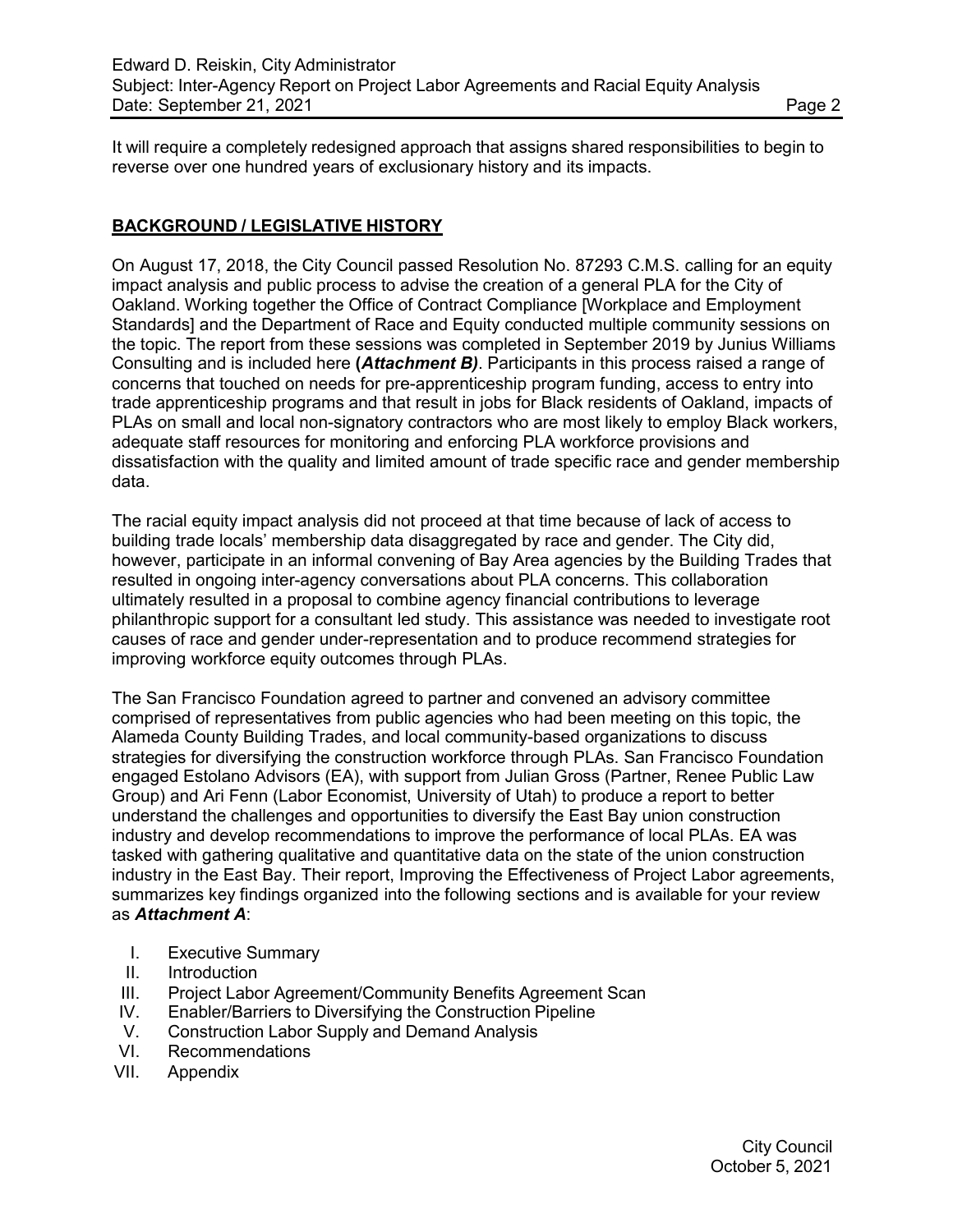# **RACIAL EQUITY IMPACT ANALYSIS**

The purpose of a racial equity impact analysis is to guide the process of equity action through, in this case workforce/labor policy development as it pertains to the elements of Project Labor Agreements. By applying an equity focus and analysis to key deliberations, City government can work with community to create conditions where everyone has access to the opportunities necessary to meet their essential needs, advance their well-being and achieve their full potential.

**1. Racial Equity Outcome(s):** All residents of Oakland have meaningful access to employment opportunities in living wage occupations, including Black, Indigenous, People of Color experiencing racial disparities in full employment and economic security.

#### **2. Data:**

Black and Hispanic/Latino residents experience consistently higher levels of unemployment than White residents.

#### **Economic Policy Institute - [https://www.epi.org/data/#/?subject=unemp&r=\\*](https://www.epi.org/data/%23/?subject=unemp&r=%2A)**

| Download: CSV/Excel Copy |    |      |    |              |    | Filter rows:    |    |       |  |
|--------------------------|----|------|----|--------------|----|-----------------|----|-------|--|
| <b>Date</b>              | ĮΞ | All  | J1 | <b>Black</b> | 1î | <b>Hispanic</b> | 1Ť | White |  |
| <b>Mar-2020</b>          |    | 3.7% |    | 6.0%         |    | 4.4%            |    | 3.0%  |  |
| <b>Feb-2020</b>          |    | 3.6% |    | 6.0%         |    | 4.3%            |    | 3.0%  |  |
| Jan-2020                 |    | 3.6% |    | 6.0%         |    | 4.3%            |    | 3.0%  |  |

Unemployment is the share of the labor force without a job.

**Impacts of Covid Economic Downturn** – The downturn has had the greatest impact on Black residents, employment prospects and this is typical in historical economic constrictions.

#### **Economic Policy Institute - [https://www.epi.org/indicators/state-unemployment-race](https://www.epi.org/indicators/state-unemployment-race-ethnicity/)[ethnicity/](https://www.epi.org/indicators/state-unemployment-race-ethnicity/)**

#### **What does the data tell us?**

Current conditions are not conducive to the achievement of economic equity because, if opportunities in all key areas of well-being are equitable, then equitable results would follow. Inequity in outcomes is the result of the cumulative impact of over 200 years of institutional policy and practice that excluded BIPOC groups from fair and equitable access to living wage employment and wealth building, and not just in the building trades. Government has a responsibility to right historical wrongs in which it participated, and the City of Oakland has made a commitment to address disparities through intentional equity strategies in all the City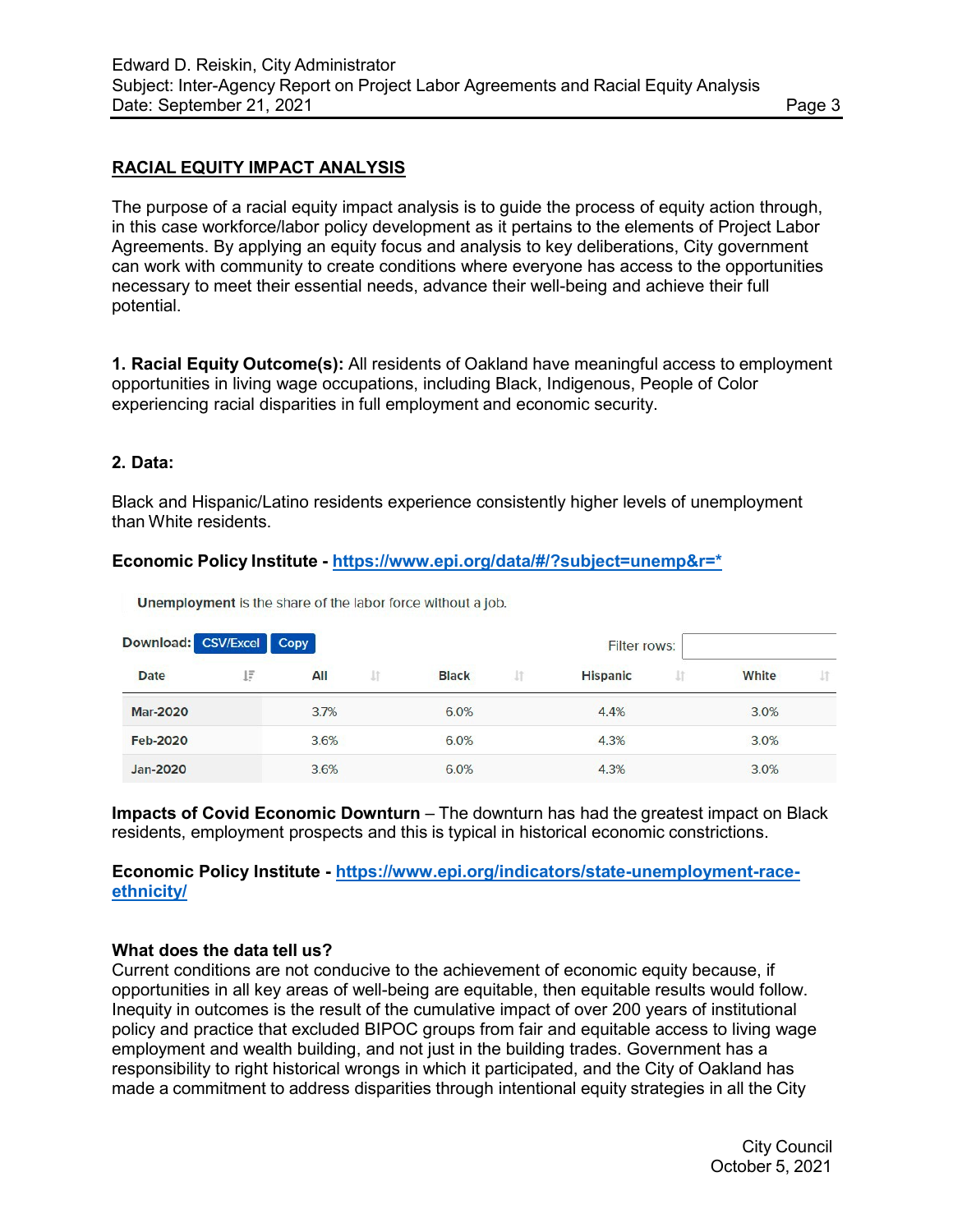does. This racial equity impact analysis establishes the baseline for problem solving to achieve different outcomes.

#### **Equity Indicator(s) or disparities that this activity might impact?**

Despite remedies applied historically, no meaningful improvement in representation of Black workers in the building trades has been achieved to date. Considering these disparities, it would be necessary for the City of Oakland to dramatically change the approach to racial equity in their peace and labor policy to impact these outcomes. The same would be true for increasing gender representation in the trades to advance economic opportunity for women in Oakland. Transformation of PLAs is an opportunity to course correct for greater equity through the City's approach to this policy.



The EA report identified numerous disparities in participation under PLAs as currently designed and administered. They analyzed a sample of trade local membership provided by the 10 out of 28 trade affiliates that responded to their data survey in July 2020 with the following results and conclusions: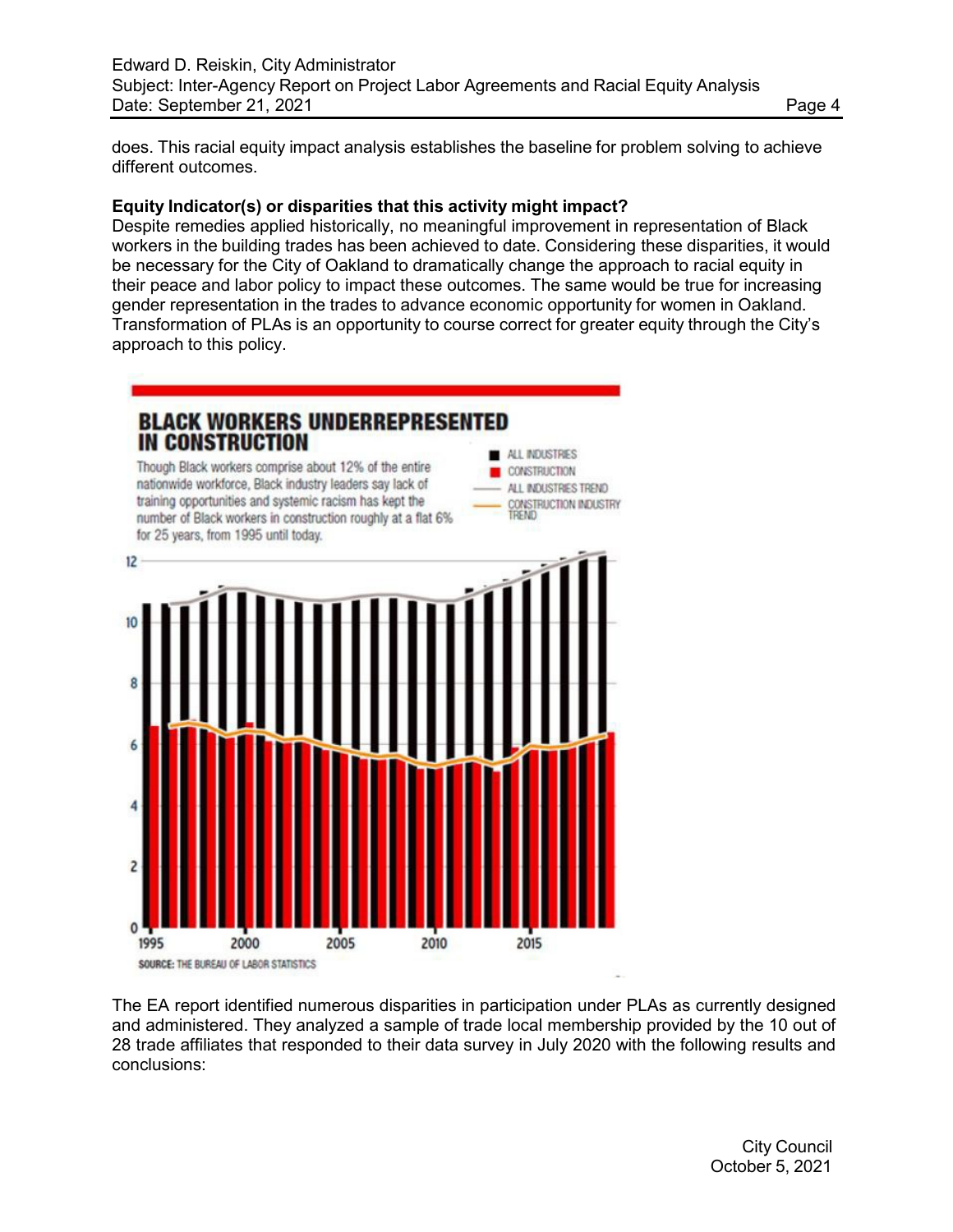• Journey workers represented 79% of the current members in the data sample, whereas 21% represented Apprentices.

• 98% of the current members in the data sample are male.

• 25% of the members live in Alameda County, followed by 14% in Contra Costa County, and 8% in Solano County.

• Members in the data sample represented 54% white, followed by 35% Hispanic/Latino, 5% Black, 3% Asian, and 4% listed as other or unknown.

The report stated that "[t]his survey result confirms that current data from the trade affiliates does not fully capture the landscape of the local construction workforce because trade affiliates do not collect data consistently and are not mandated to collect and report it. Standardizing data collection and establishing a reporting system is highly recommended to analyze the current workforce trends, as well as track those who have graduated from apprentice programs to determine the effectiveness of local PLAs and apprenticeship programs."

(Survey responses included Bricklayers, Tile Setters and Allied Craftworkers Local 3; Heat & Frost Insulators, Local 16; International Brotherhood of Electrical Workers Local Union 595; Northern California Elevator Industry Joint Apprenticeship and Training Committee; Painters & Drywall Finishers LU3; Plasterers' Local 66; Plumbers & Steamfitters Local Union 342; Sheet Metal Workers' Local 104; Teamsters Local 853; and UA Sprinkler Fitters Local 483)

# **3. Engagement with those most impacted by racial disparities**

The Contract and Compliance Division and the Department of Race and Equity partnered in planning and conducting a town hall meeting and a series of three community engagement meetings and several organization specific meetings. For more information on the agenda and materials as well as dates, location, and attendance at the meetings, see pages 1-2 in *Attachment B*.

Attachment B is the report prepared by Junius Williams Consultants (JWC), that describes the process and summarizes the comments received from participants at these events including what they see as barriers to training, employment and contracting for Oakland residents in cityinvolved construction projects, especially for those who live in Oakland neighborhoods which experience negative disparate impacts in terms of access to training and employment.

The sessions offered participants an opportunity to discuss three general topics including:

- 1. Barriers to and strategies for training, employment, retention, and advancement of focus populations (described as people of color, women and residents of equity impacted neighborhoods in Oakland) in construction-related careers.
- 2. Barriers to and strategies for increased participation by contractors, especially small local business enterprises and very small local business enterprise contractors as prime or sub-contractors on city construction projects and hiring focus population residents.
- 3. Possible adverse or positive impacts of a CWA on focus populations, small contractors or city government and provisions needed in a CWA ordinance or other city policies to increase positive impacts and mitigate adverse impacts.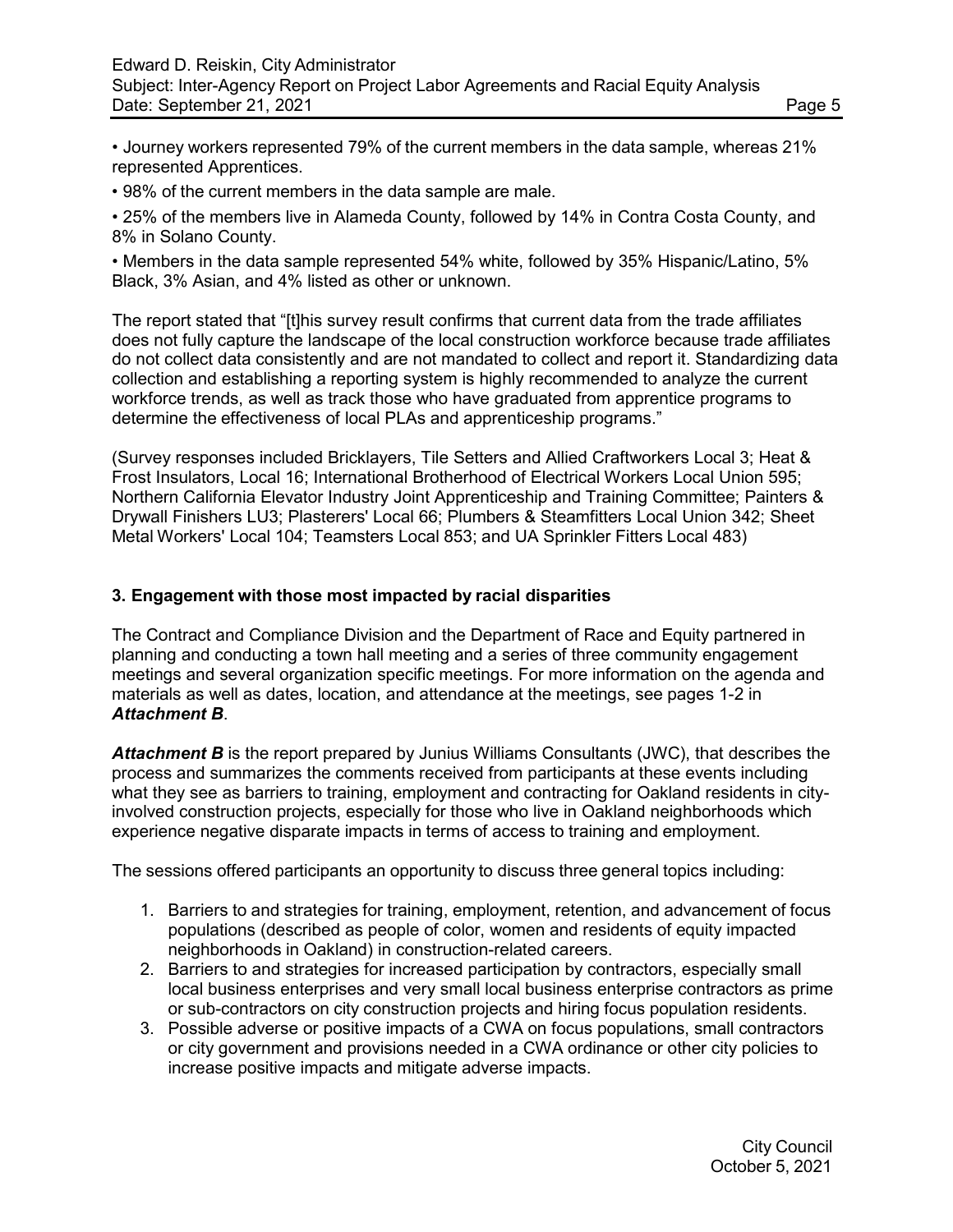The community conversations were far ranging and, in some cases, quite specific, also largely in alignment with the findings and recommendations of the EA study. Their report highlights the following buckets of barriers:

- Entering the Trades
- Navigating the Worksite
- Lack of Racial and Gender Diversity and mentorship
- Training Challenges
- Awareness of/Interest in the Trades

In addition, the community sessions highlighted PLA impact on small contractors, more likely to be women and BIPOC owned, and their ability to participate in City contracts when PLAs are required.

#### **4. Equity Gaps**

- Persistent under-representation of Black and female building trade union membership
- Vastly different, opaque, and sometimes subjective entry processes for each trade
- Disparities in representation and success rates in apprenticeship programs, particularly for Black and female participants
- BIPOC members disproportionately found in lower paid apprenticeship programs
- Small/ local contractors functionally shut out of City contracting under PLAs
- Poor/inconsistent gathering and reporting of race and gender membership in the building trades
- Ineffective/inconsistent monitoring and enforcement of contractor obligations
- Inconsistent/low funding levels for pre-apprenticeship programs
- Poor/inconsistent data collected for pre-apprenticeship programs
- Unwelcoming worksite culture for under-represented groups, lack of mentorship support for underrepresented groups
- Lack of public accountability for equity outcomes of PLA provisions

### **5. Address Equity Gaps**

The final section of the consultant's report recommends actions that public agencies, unions, contractors, educational institutions, and other partners can take to create a diverse and sustainable pipeline of union construction workers. They also point the way to additional work that is needed with the partners to move them forward. They refer to either: "demand-side" recommendations that can drive demand for diverse workers through contracting and procurement language and policies, or "supply-side" recommendations that refer to the scaling up of recruitment, hiring, training, and retention of diverse workers to meet the needs of the region. The recommendations include the following:

### **RECOMMENDATIONS**

**SET DATA**‑**DRIVEN WORKFORCE GOALS** We recommend setting workforce goals to lowincome zip codes to direct economic opportunity to the areas that need it most. Similarly, agencies may wish to set a simple list of categories for "disadvantaged workers." The number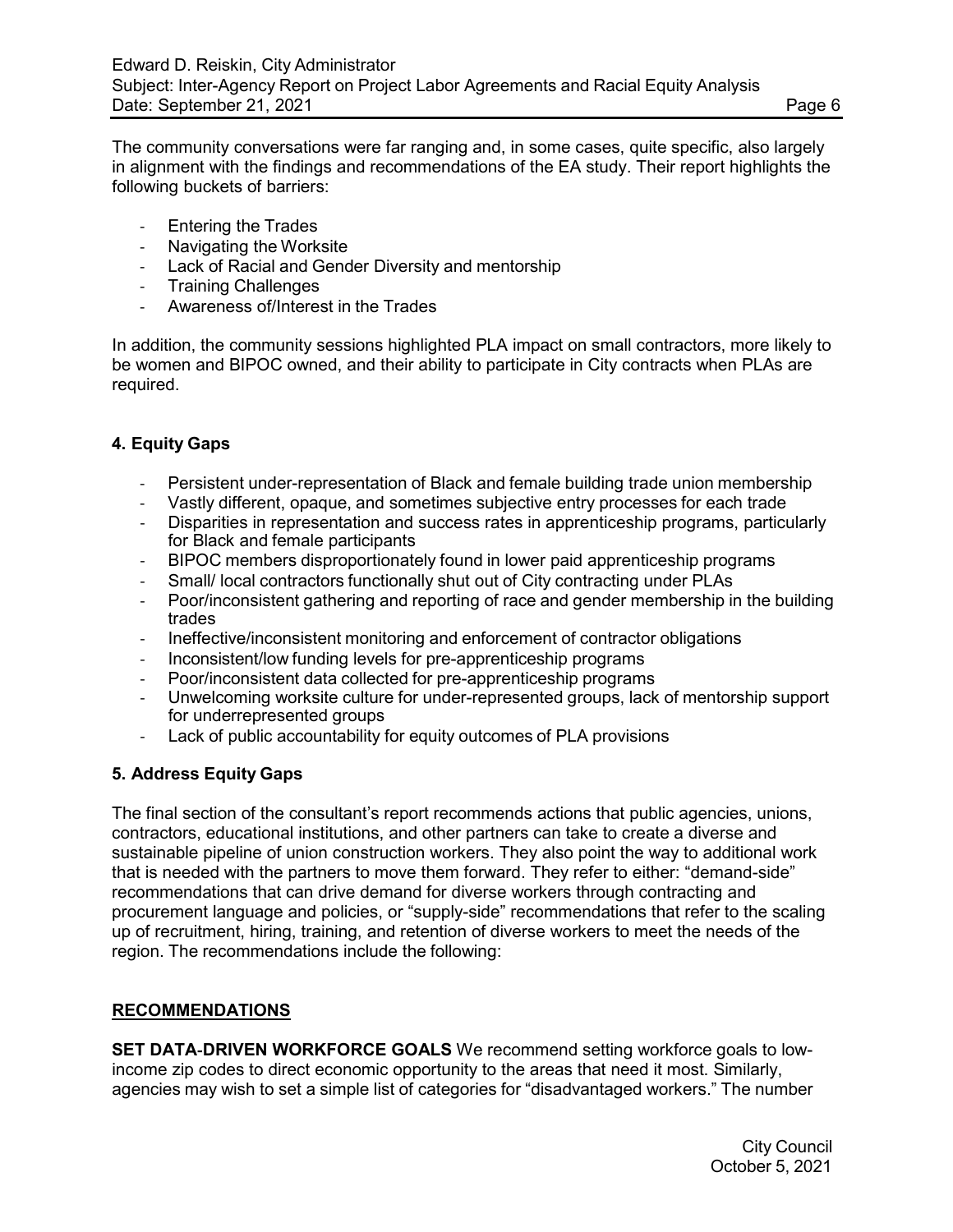and type of categories should be short and easily verifiable so as not to dilute the intent of the program. Setting goals by trade is also a strategy to ensure all segments of the industry are addressed and goals are not achieved merely by placing diverse workers in lower paid crafts.

### **ESTABLISH CLEAR RESPONSIBILITIES FOR ACHIEVING WORKFORCE GOALS** We

recommend setting clear language to describe workforce requirements and means of achieving them. We recommend using clear language laying out the steps contractors are expected to make. Such steps must not be inconsistent with industry practices. Public agencies should pay attention to the role of union hiring halls in dispatching diverse workers. Further, contractors should be required to sponsor apprentices where opportunities are available.

**COLLECT DATA TO TRACK PROGRESS ON WORKFORCE GOALS** Regular data collection is crucial to gathering an accurate picture of the construction workforce. However, this data is difficult to access and inconsistent at best. We recommend a series of data metrics for public agencies, trades, apprenticeship programs, and pre-apprenticeship training programs to collect to get a sense of the region's performance. We also recommend displaying this data collectively, as a dashboard, to communicate PLA outcomes to a broader audience.

**ENFORCE TO ENSURE PROGRESS ON WORKFORCE GOALS** Enforcing workforce goals is a longstanding challenge. We recommend tackling this problem early on by requiring an operational plan at the onset of any agreement. Such a plan can describe clear roles and responsibilities for all parties in the monitoring and enforcement of a contract. Furthermore, including workforce goals and contractor requirements on all prime contracts, whether the project is covered by a PLA, sends a signal that these are as important to the public agency as all other requirements – and should not be ignored.

**SUPPORT THE RETENTION AND ADVANCEMENT OF DIVERSE WORKERS** Harassment and discrimination impacts worker safety, productivity, and retention. We recommend that the region explore the adoption of a worksite harassment prevention program that provides all employees with concrete tools to step up and intervene when harassment and discrimination occurs on a jobsite.

**COORDINATE ONGOING SUPPORT FOR DIVERSE WORKERS** Public agencies should coordinate funding on recruitment, training, retention, and other support services to ensure the region is directly responsive to projected demand and the needs of BIPOC and women workers.

### **COLLABORATE ON A REGIONAL LEVEL TO CREATE A DIVERSE WORKFORCE**

Increasing economic opportunity for BIPOC and women is a regional challenge. As such, the advisory committee should continue meeting, and continue to collaborate and coordinate in the implementation of the recommendations of this report.

**COMMUNITY ENGAGEMENT SESSIONS** inform a city staff recommendation that a substantial "carve out" (example: contracts under \$5,000,000 - \$10,000,000) for non-union small/local businesses is needed to provide necessary opportunity for them and their employees to benefit from expenditure of tax-payer financed spending on public projects.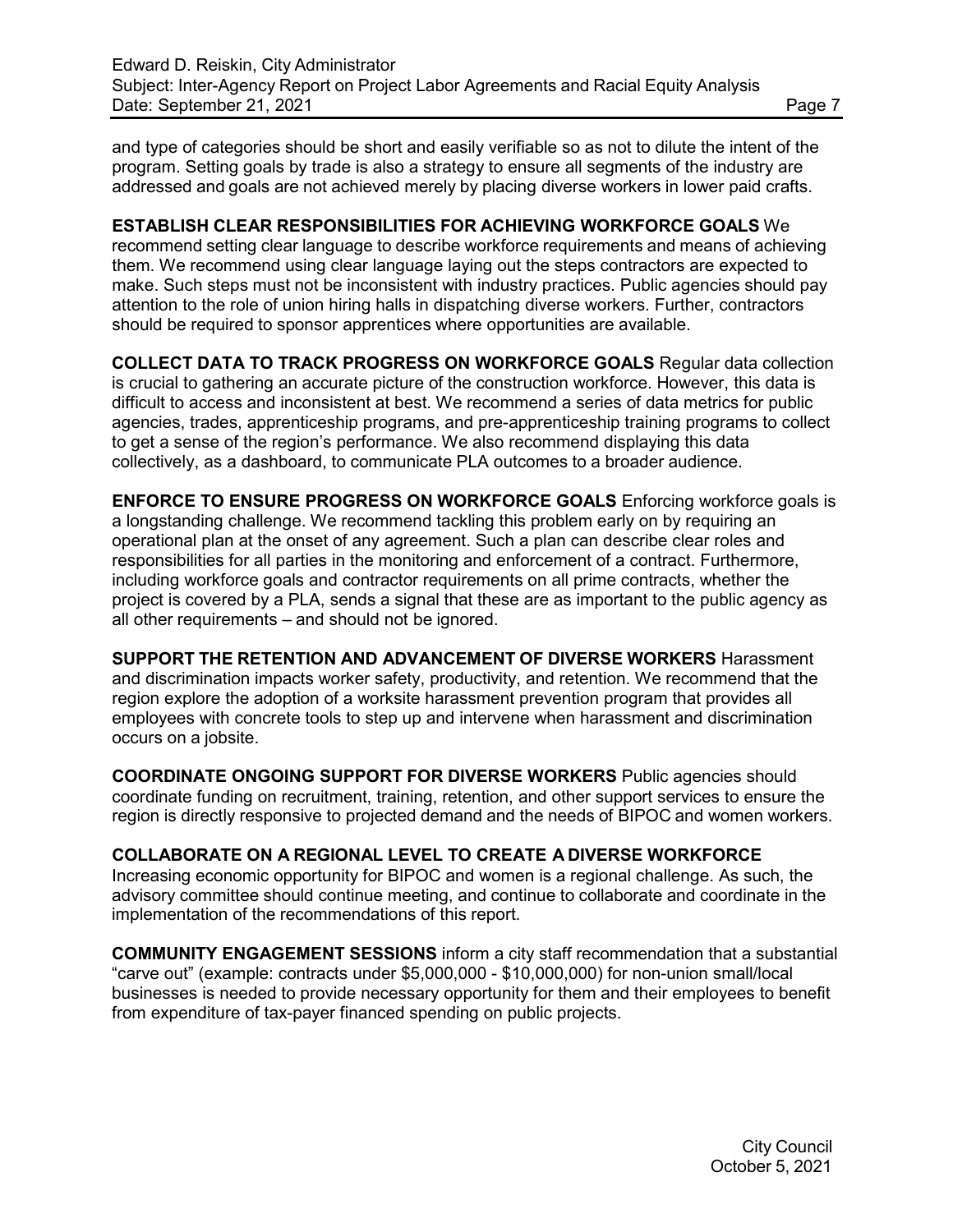### **6. Implementation**

The challenges, barriers and shortcomings in current conditions laid out here imply the need for a complete redesign of the peace and labor agreement approach. The following implementation steps can be taken immediately:

- Opt in to participate in Phase II Implementation collaboration with the San Francisco Foundation, Estolano Advisors and regional PLA involved agencies to develop a new model that could be adopted consistently and then use that template to design the City of Oakland's approach.
- Meanwhile, locate resources for establishing a public facing City of Oakland dashboard for equity performance of existing PLAs with the information that is currently available and place holders for missing data.
- Establish a minimum requirement that building trade locals provide membership data disaggregated by race and gender to enable the identification of equity outcome goals to be achieved by the agreement prior to its finalization. If necessary, restrict participation in the agreement to only locals that comply with this equity requirement.
- Review and strategize to meet necessary staffing levels in the Department of Workplace and Employment Standards, to assure vigorous monitoring and enforcement of current and future agreement requirements
- Support the CAO to initiate a public PLA design process by establishing a Task Force to explore provisions for an equitable PLA for the City of Oakland. The Task Force would include Community Based Organizations, Building Trades Council, Educational/Research Organizations, Pre-apprentice Training Organizations, Small Business Organizations, and Contractors.

#### **7. Evaluation and Accountability**

- See recommendations regarding data collection and public reporting.
- Final policy should include annual audit/review for equity efficacy and possible course corrections, report results to City Council.

### **FISCAL IMPACT**

Long term, to be determined based on final policy. Short term, time commitment for ongoing regional collaboration, may also result in request for contribution to Phase II of consultant supported work on implementation. The City of Oakland contributed \$15,000.00 to the Phase I study.

### **PUBLIC OUTREACH / INTEREST**

See equity analysis section.

### **COORDINATION**

Ongoing with Workplace and Employment Standards staff and the Inter-agency PLA project workgroup and Estolano Advisors.